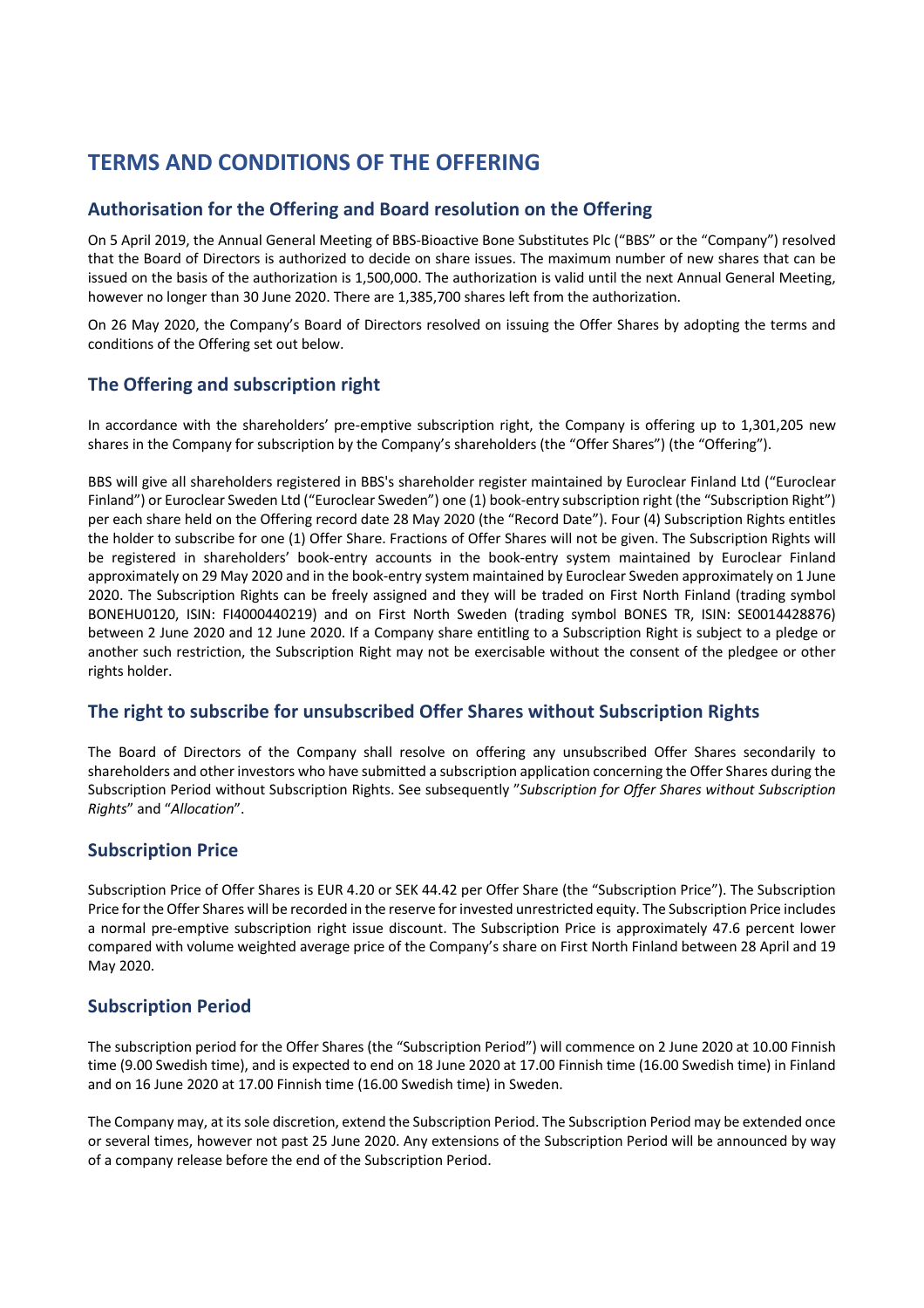If the Subscription Period is extended, the allocation date, the payment due dates and the dates of delivery of Offer Shares will be changed accordingly.

Subscription locations, account operators, custodians and nominees may require their customers to submit subscription orders on a certain day prior to the end of trading on the Subscription Rights or before the Subscription Period ends.

### **Subscription locations**

The following function as subscription locations:

- a) In Finland, account operators and custodians.
- b) In Sweden

Hagberg & Aneborn Fondkommission AB Valhallavägen 124 SE-114 41 Stockholm Tel: +46 8 408 933 50 Fax: +46 8 408 933 51 Email: info@hagberganeborn.se

### **Exercising Subscription Rights**

A shareholder may participate in the Offering by subscribing for the Offer Shares through the Subscription Rights in his/her/its book-entry account and by paying the Subscription Price. In order to participate in the Offering, a shareholder shall make a subscription according to the instructions given by his/her/its custodian or account operator.

The holders of purchased Subscription Rights shall submit their subscription order according to the instructions issued by their custodian or account operator.

Such shareholders and other investors participating in the Offering whose Company shares or the Subscription Rights are registered in the name of a nominee shall submit their subscription order according to the instructions given by their nominee.

The subscription orders must be submitted separately for each book-entry account.

Deficient or erroneous subscription orders may be rejected. If the Subscription Price is not paid according to these terms and conditions or the payment is insufficient, the subscription order may be rejected. In such a situation, the Subscription Price paid will be refunded to the subscriber approximately three (3) local banking days from the date when the subscriptions have been accepted. No interest will be paid for such payment.

Any subscriptions made are binding, and they cannot be changed or cancelled except in accordance with the subsequent section "*Supplements to Prospectus and cancellations of subscriptions*".

Unexercised Subscription Rights will expire and have no value when the Subscription Period ends on 18 June 2020 at 17.00 Finnish time (16.00 Swedish time) in Finland and on 16 June 2020 at 17.00 Finnish time (16.00 Swedish time) in Sweden. No separate notification will take place when Subscription Rights are deleted.

### **Subscription for Offer Shares without Subscription Rights**

The subscription of the Offer Shares without the Subscription Rights by a shareholder and/or another investor is performed by submitting a subscription order and by simultaneously paying the Subscription Price in accordance with the instructions provided by the subscriber's account operator, custodian or, in the case of investors entered into the nominee register, the nominee. Only one (1) subscription order without subscription rights can be done. If multiple subscription orders are given, only the last one is taken into account. An incomplete or incorrect subscription order may be ignored. The subscription order is binding.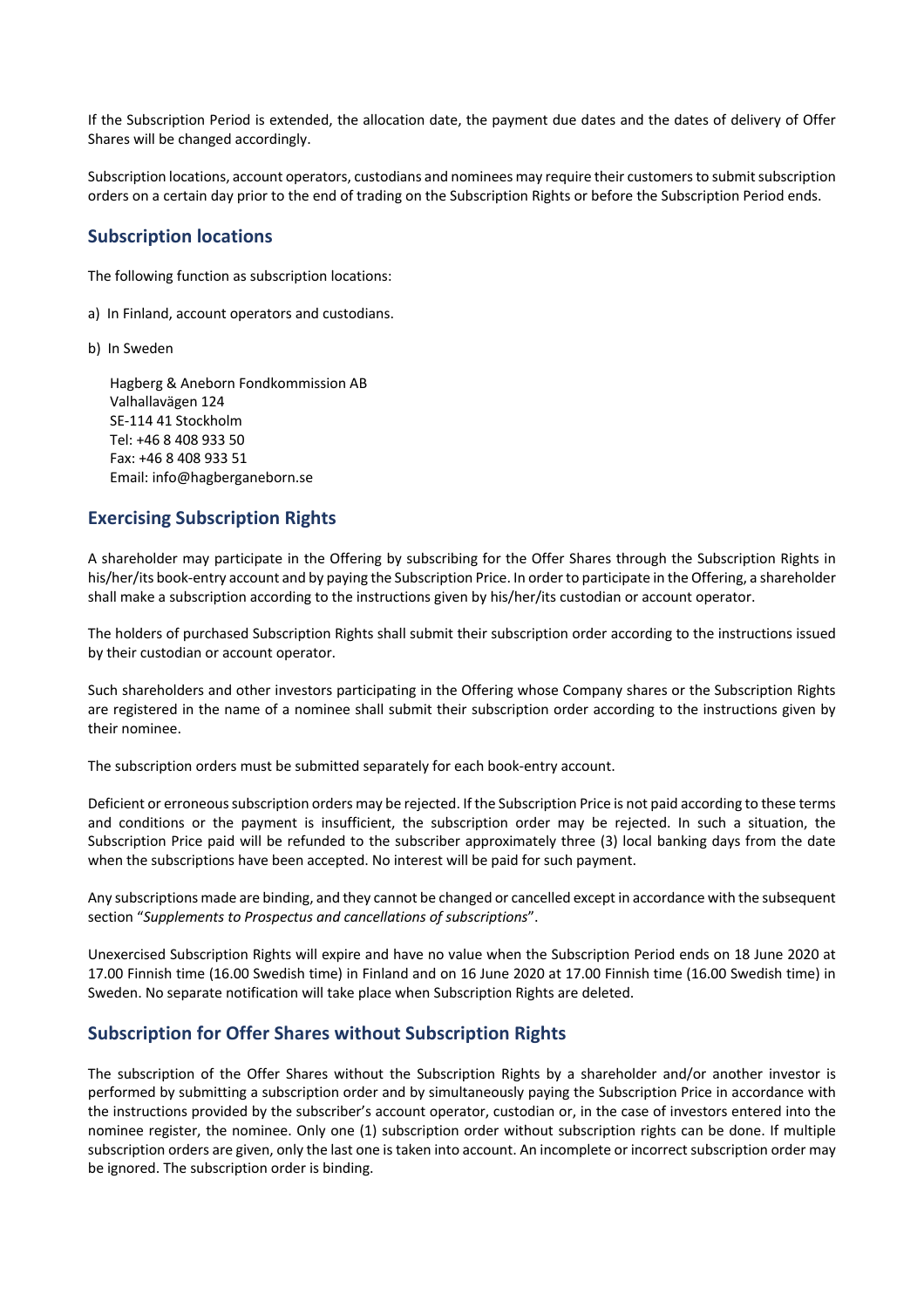The custodian, account operator or nominee of the shareholder and/or investor, whose subscribed Offer Shares are delivered through the book-entry system maintained by Euroclear Finland, shall receive the subscription order and the payment no later than on 18 June 2020 or at an earlier time according to the instructions given by the custodian, account operator or nominee.

The custodian, account operator or nominee of the shareholder and/or investor, whose subscribed Offer Shares are delivered through the book-entry system maintained by Euroclear Sweden shall receive the subscription order and the payment no later than on 16 June 2020 or at an earlier time according to the instructions given by the custodian, account operator or nominee.

# **Specific instructions for Sweden**

#### **Directly registered shareholders**

Shareholders or representatives of shareholders who, on the record date of 28 May 2020, are registered in the share register maintained by Euroclear Sweden on behalf of the Company will receive a pre-printed issue statement with an attached payment form, a separate application form for subscription with the Subscription Rights, an application form for subscription without the Subscription Rights and a letter to shareholders.

Those parties included in the separate list of pledge holders etc. maintained in connection with the share register will not receive any information but will be informed separately. No securities notification will be issued reporting the registration of the Subscription Rights in the shareholder's securities account.

#### **Subscription with subscription rights**

Subscription for the Offer Shares with the Subscription Rights may take place between 2 June 2020 and 16 June 2020 by simultaneously submitting a cash payment for the Offer Shares. Please note that it may take up to three (3) banking days before the payment is received by the destination account. Subscription and payment must take place in accordance with one of the two alternatives set out below.

#### 1. Issue statement – pre-printed payment form from Euroclear Sweden

In cases when all the Subscription Rights are exercised to subscribe for the Offer Shares, the pre-printed payment form from Euroclear Sweden must be used as a basis for an application to subscribe through payment. The special application form should therefore not be used. No additions or amendments may be made in the printed text of the payment form. Applications are binding.

#### 2. Special application form

The special application form is to be used for subscription of Offer Shares in cases when the number of Subscription Rights exercised is different from those stated in the pre-printed payment form from Euroclear Sweden. Applications for subscription through payment are to be made in accordance with the instructions stipulated on the special application form. The pre-printed payment form from Euroclear Sweden should therefore not be used. A special application form can also be ordered from Hagberg & Aneborn Fondkommission AB by telephone or e-mail as specified below.

The special application form shall be submitted to Hagberg & Aneborn Fondkommission AB no later than 16.00 Swedish time on 16 June 2020. Any application forms that are sent by conventional mail should therefore be sent well in advance of the final subscription date. Only one application form per person or legal entity will be considered. If more than one application form is submitted, then only the last form received will be considered. Incomplete or incorrectly completed special application forms may also be disregarded. Applications are binding. The completed special application form should be sent or submitted to:

Hagberg & Aneborn Fondkommission AB Matter: BBS Valhallavägen 124 SE-114 41 Stockholm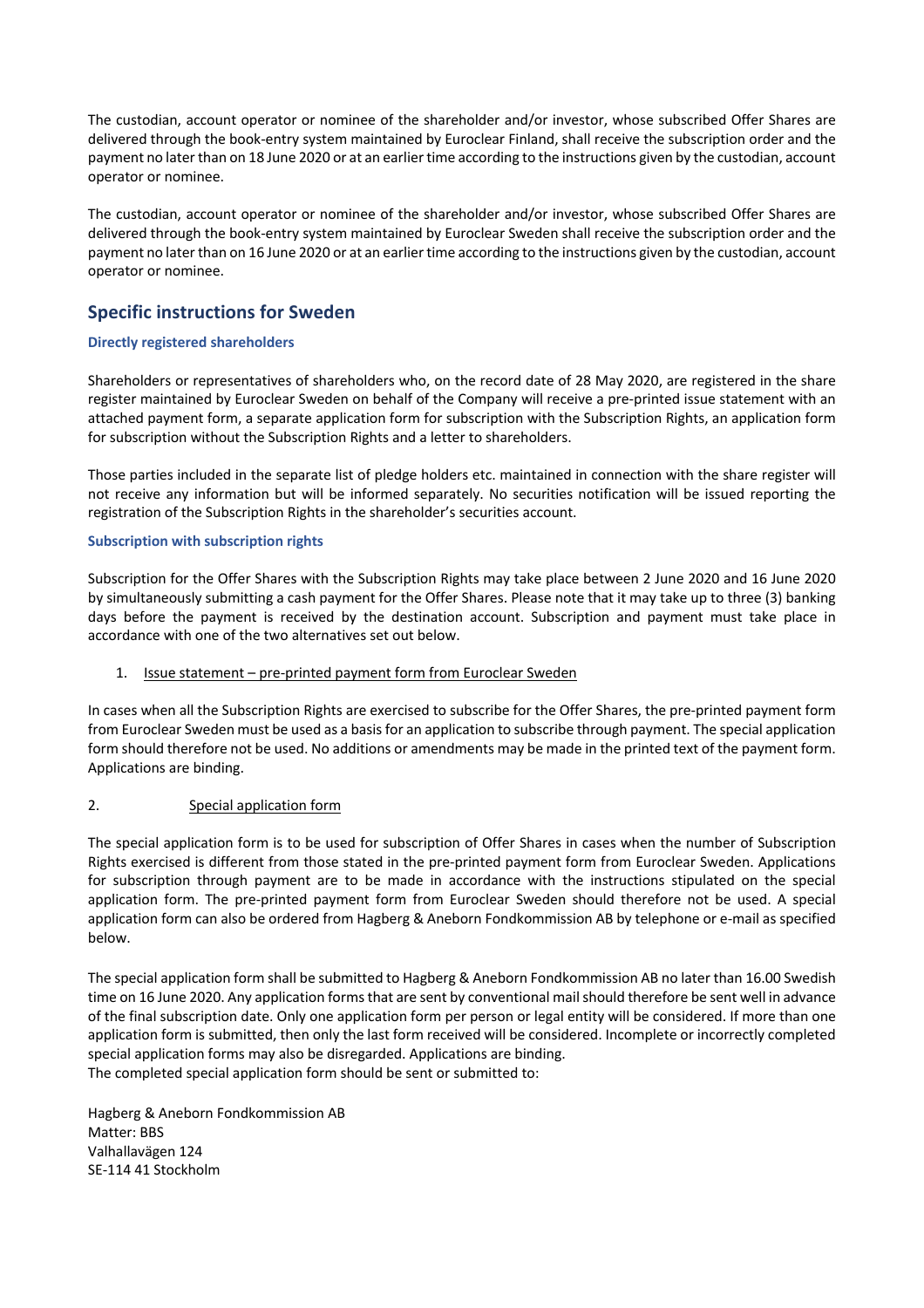Tel: +46 8 408 933 50 Fax: +46 8 408 933 51 Email: info@hagberganeborn.se (scanned application forms)

#### **Nominee-registered shareholders**

Shareholders whose holdings of shares in BBS are nominee-registered at a bank or other nominee will not receive any issue statement. The application for subscription and payment should be carried out in accordance with the instructions from each nominee.

# **Approval and payment of subscriptions**

The Company's Board of Directors will approve all the subscriptions made on the basis of the Subscription Rights and in accordance with the terms and conditions of this Offering and the applicable laws and regulations approximately on 24 June 2020. In addition, the Company's Board of Directors will approve the subscriptions made without the Subscription Rights and in accordance with the terms and conditions of the Offering applicable laws and regulations pursuant to the allocation principles presented below in the section "*Allocation*". The Board of Directors may, based on its own consideration, resolve to reject a subscription made by an investor in the Offering inter alia,

a) if the Board of Directors considers that the subscription breaches an applicable law or regulation; or

b) there is reason to believe that it would require other measures from the Company than publication of the Prospectus in order for the transfer of the Offer Shares to the investor to be permitted.

The Subscription Price of the Offer Shares subscribed for in the Offering must be paid in full in euro in Finland or Swedish krona in Sweden in connection with the submission of the subscription order according to the instructions given by the subscription location, the custodian or the account operator.

Current shareholder Finha Capital Oy who has granted a loan to the Company may, however, pay their subscription according to the terms of their subscription undertaking by setting off the subscription price receivable against the principal amount of the loan granted to the Company and the accrued interest.

A subscription is considered made when the subscription order has arrived at the subscription location, the account operator or custodian in question and the Subscription Price has been paid in full. By subscribing, the subscriber authorises his / her account operator to disclose the necessary personal data, the number of his / her book-entry account and the details of the subscription to the parties involved in the order or the execution of the order to allocate and settle the shares.

### **Allocation**

If all the Offer Shares have not been subscribed on the basis of the Subscription Rights, BBS's Board of Directors will decide on the allocation of the Offer Shares subscribed for without the Subscription Rights as follows:

a. First to those who also have subscribed for the Offer Shares on the basis of the Subscription Rights. If the subscribers in question oversubscribe the Offering, the allocation to such subscribers will be determined in a bookentry account-specific manner in proportion to the number of the Subscription Rights used for the subscription for the Offer Shares and, if this is not possible, by drawing lots; and

b. Secondly to those who have subscribed for the Offer Shares only without the Subscription Rights, and if the subscribers in question oversubscribe the Offering, the allocation to such subscribers will be determined in a bookentry account-specific manner in proportion to the number of the Offer Shares which the subscribers have subscribed for and, if this is not possible, by drawing lots.

BBS will confirm the approval of the subscription of the Offer Shares subscribed for without the Subscription Rights, if approved, for all investors who have submitted a subscription order to subscribe for the Offer Shares without the Subscription Rights. Investors who subscribe for the Offer Shares without Subscription Rights through their account operators receive information regarding their subscription according to the routines of the account operator.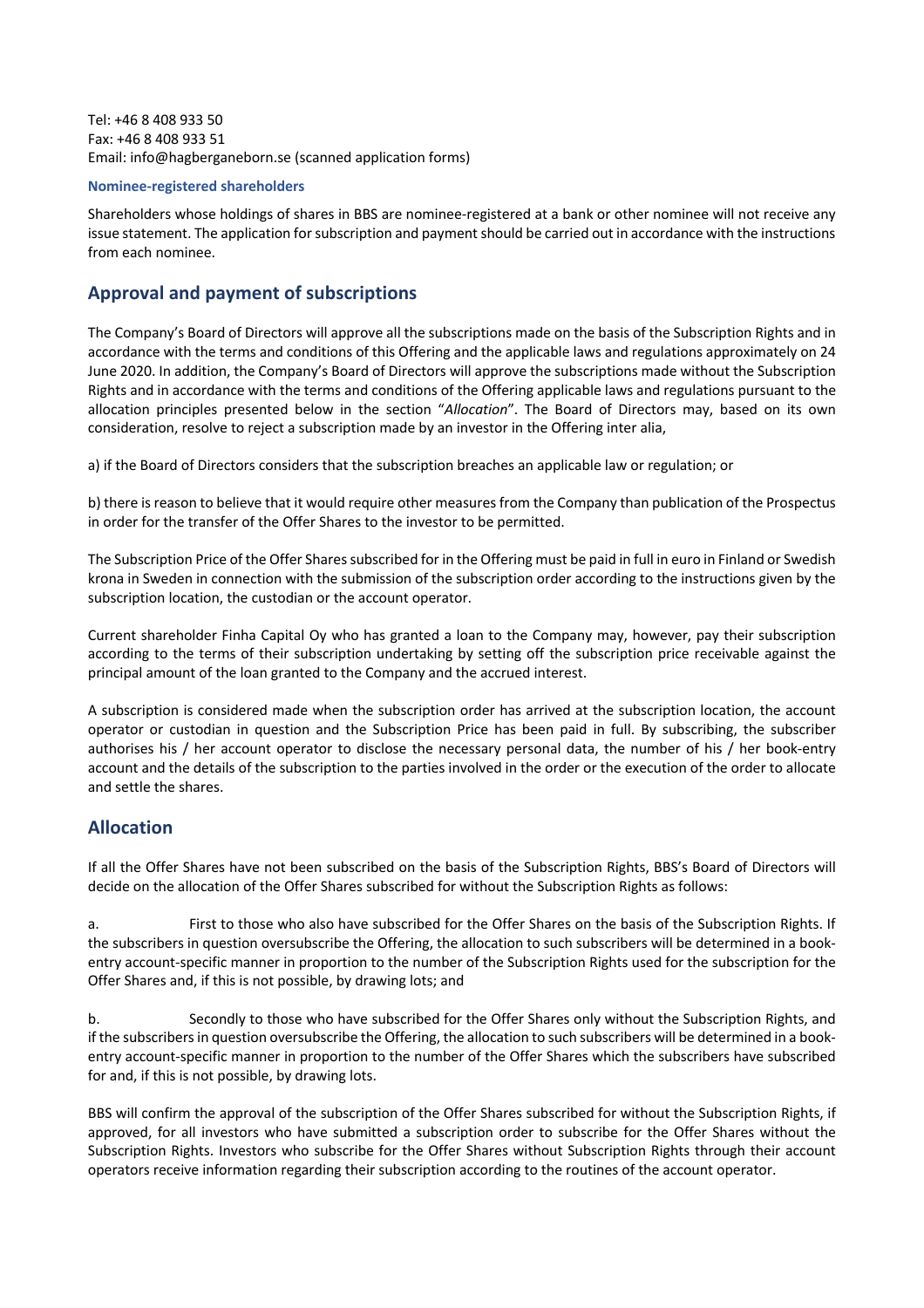If the Offer Shares subscribed for without the Subscription Rights are not allocated in the number referred to in the subscription order, the paid Subscription Price corresponding to the Offer Shares not obtained will be refunded to the subscriber approximately on 25 June 2020. Payment will be done to the subscriber's bank account stated on the subscription form. No interest will be paid on such a payment.

### **Announcement of outcome of the Offering**

Provided that no changes are made to the Subscription Period, the Company will announce the outcome of the Offering approximately on 24 June 2020 by way of a company release.

# **Registration and delivery of the Offer Shares**

The Offer Shares subscribed for in the Offering will be issued as book entries in the book-entry system of Euroclear Finland and delivered to the investors through the book-entry systems of Euroclear Finland and Euroclear Sweden.

After the subscription, temporary shares corresponding to the Offer Shares subscribed for based on the Subscription Rights (the "Temporary Shares") will be entered in the subscriber's book-entry account. In Finland, this is estimated to be the next day, in accordance with Euroclear Finland's clearing timetable. In Sweden the Temporary Shares (BTA) are registered with Euroclear Sweden as soon as possible, which is normally a few banking days after payment. Thereafter, the subscriber will receive a securities advice note confirming the booking of BTA on the subscriber's securities account. Trading in the Temporary Shares will commence on First North Finland (trading symbol BONEHN0120, ISIN: FI4000440201) and on First North Sweden (trading symbol BONES BTA, ISIN: SE0014428884) as their own special share class approximately on 2 June 2020. The Temporary Shares will be combined with current shares after the Offer Shares have been registered in the Trade Register. The delivery and combination will take place approximately on 30 June 2020, in the book-entry system maintained by Euroclear Finland, and the Offer Shares will be subject to trading together with the Company's existing shares approximately on 30 June 2020 on First North Finland. The delivery and combination will take place approximately on 1 July 2020, in the book-entry system maintained by Euroclear Sweden, and the Offer Shares will be subject to trading together with the Company's existing shares approximately on 1 July 2020 on First North Sweden.

The Offer Shares subscribed for without the Subscription Rights will be delivered at the same time as the ones that have been subscribed for with the Subscription Rights, and no Temporary Shares will be delivered in respect to these.

# **Dilution of the shareholding**

As a result of the Offering, the number of the Company's shares may rise from 5,204,820 to a maximum of 6,506,025 shares. The Offer Shares correspond to approximately 25.0 percent of all the Company's shares immediately before the Offering and about 20.0 percent of the Company shares after the Offering, assuming that the Offering is fully subscribed.

The underwriters are entitled to use their underwriting fee for setting off the subscription price of the Company's new shares in a directed issue, to be arranged for the underwriters, if necessary, after the Offering. In such case, the underwriting fee is twelve (12) percent of the given underwriting guarantee, meaning a maximum of approximately EUR 0.4 million. If the Offering and the directed share issue to the underwriters would be fully subscribed, the subscription price would be the same in the directed issue to be arranged for the underwriters as the Company's closing share price on First North Finland on 25 May 2020 (EUR 7.95), and all the underwriters would use their underwriting fee to set off subscription price of the new shares in the directed issue, the number of the Company's shares may rise with another 52,288 shares. These shares offered in the directed issue to be arranged for the underwriters would correspond to approximately 1.0 percent of all the Company's shares before the Offering and approximately 0.8 percent of the Company's shares after the Offering and the directed share issue mentioned above, assuming that both share issues are fully subscribed.

If the Offering, and the directed share issue to possibly be arranged in connection with the Offering is arranged and fully subscribed, and the subscription price in the directed share issue to the underwriters is the same as the Company's closing share price on First North Finland on 25 May 2020 (EUR 7.95), all the new shares to be issued correspond to approximately 20.6 percent of all the Company's shares after the share issues.